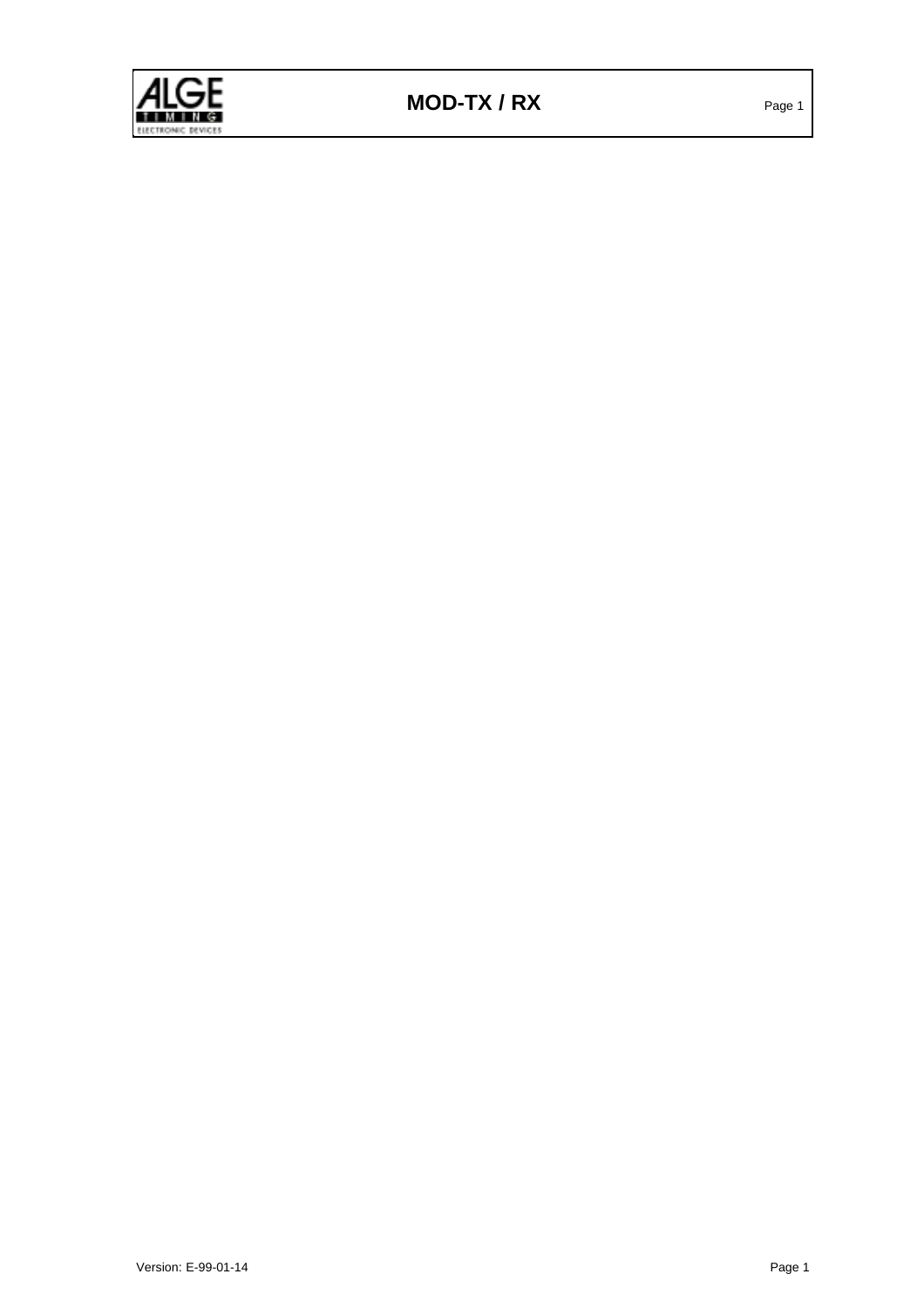

- 1 ...... clips (to fasten the MOD at the belt)
- 2 ...... battery compartment
- 3 ...... LED
- 4 ...... radio connection output (socket or cable)
- 5 ...... radio connection input (socket or cable)
- 6 ...... DIN-socket MOD-TX: data- and signal input, as well as external supply
- 7 ...... DIN-socketMOD-RX: data- and signal output, as well as external supply
- 8 ...... device-key
- 9 ...... device-switch
- 10 .... device sticker
- 11 .... speaker (not for every radio necessary)
- 12 .... code-switch (10 positions to adjust the channel for RX-C10)
- 13 .... code-switch (16 positions to address radio)
- 14 .... level-potentiometer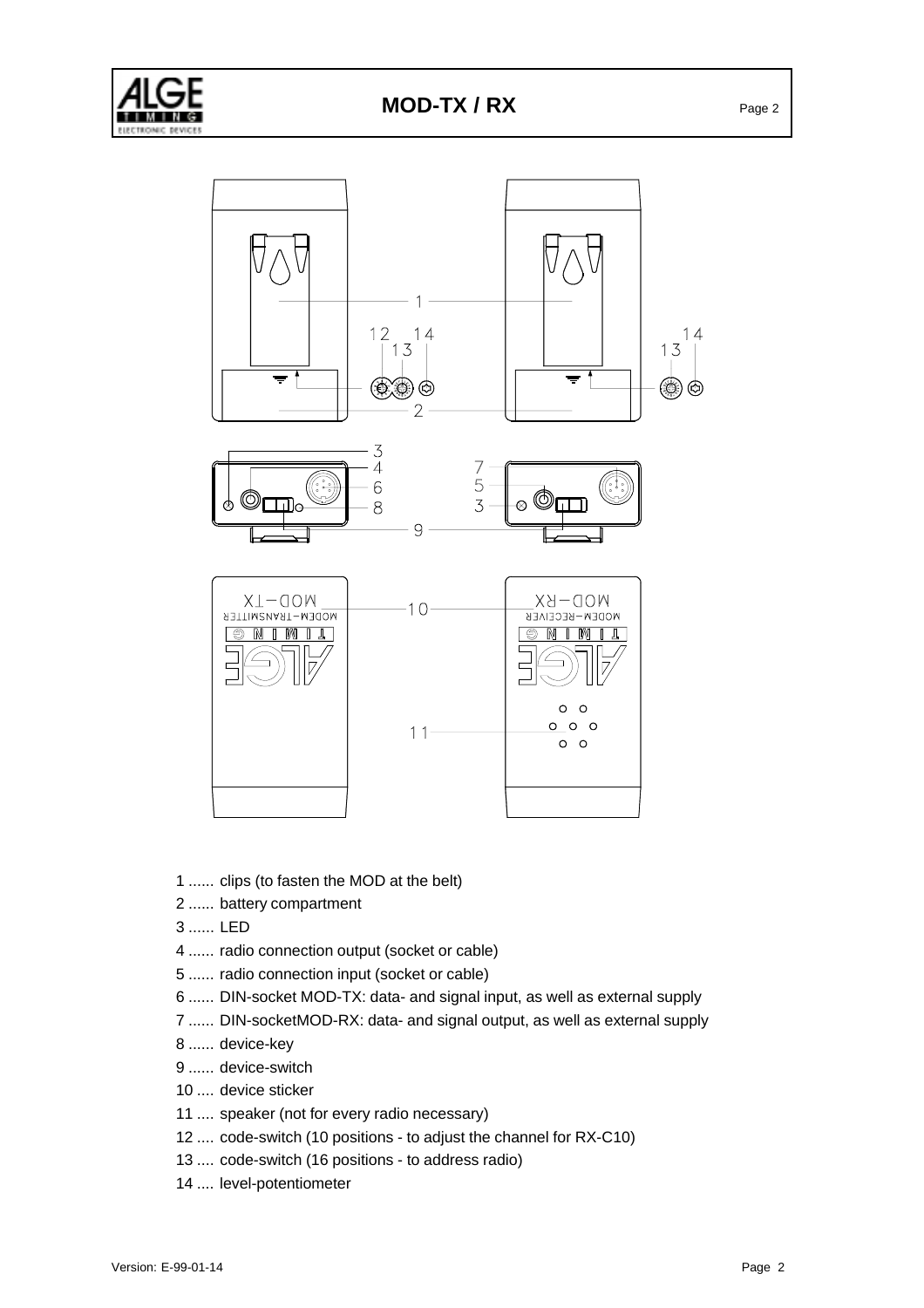

# **MOD-TX/RX**

# **TABLE OF CONTENTS**

| 4.6. Impulse Transmission with one Photocell for Start and one for Finish  16<br>4.7. Impulse Transmission for more than two Timing Channels with RX-C10  17 |  |
|--------------------------------------------------------------------------------------------------------------------------------------------------------------|--|
|                                                                                                                                                              |  |
|                                                                                                                                                              |  |

MOD manual copyright by: ALGE-TIMING **AUSTRIA**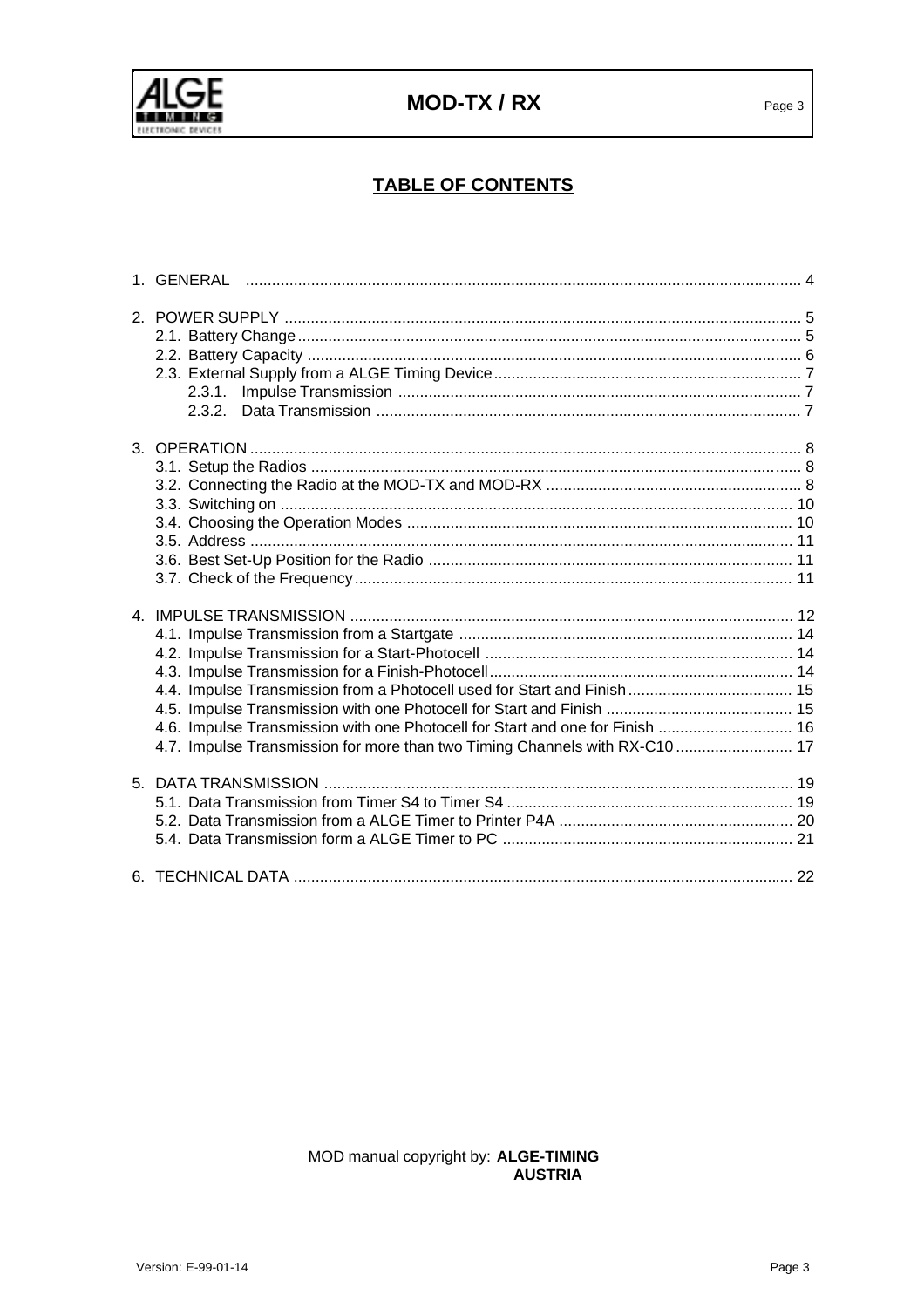

# **1. GENERAL**

| Use:                              | Wireless transmission of timing impulses or timing data with a radio set                                                                                                                                                                                                                                                                                                                                                                                                                                                    |  |  |  |  |
|-----------------------------------|-----------------------------------------------------------------------------------------------------------------------------------------------------------------------------------------------------------------------------------------------------------------------------------------------------------------------------------------------------------------------------------------------------------------------------------------------------------------------------------------------------------------------------|--|--|--|--|
|                                   | Transmission System: Transformation of impulses or data to tone signals in the MOD-TX. Trans-<br>mission of the tone signals by a radio set. The MOD-RX transforms the<br>tone signals again to impulses or data.                                                                                                                                                                                                                                                                                                           |  |  |  |  |
| <b>Radio Sets:</b>                | Connections and internal electronic is for almost each radio set producer<br>different. This is the reason for the adoption from ALGE from the MOD for<br>almost every radio set. The MOD is only usable together with this radio<br>set.<br>After you connect the MOD-RX at the radio, only the speaker of the MOD-<br>RX is functioning, but not from the radio.<br>Use the MOD only with approved radios. If you use a radio, that is not<br>approved in the country of use, you risk a fine and the lost of the radios. |  |  |  |  |
| <b>MOD-Types:</b>                 | <b>MOD-TX:</b><br><b>Transmission Unit</b><br><b>MOD-RX:</b><br><b>Receiving Unit</b>                                                                                                                                                                                                                                                                                                                                                                                                                                       |  |  |  |  |
| <b>Minimum Configuration:</b>     | 1 MOD-TX, 1 MOD-RX, 1 pair of radios                                                                                                                                                                                                                                                                                                                                                                                                                                                                                        |  |  |  |  |
| <b>Extended Configuration:</b>    | additional MOD-TX for impulse transmission and data transmission<br>additional MOD-RX for data transmission<br>RX-C10 for impulse transmission from more than 2 timing channels                                                                                                                                                                                                                                                                                                                                             |  |  |  |  |
| <b>Identification for MOD-TX:</b> | Device sticker (10) with green layout                                                                                                                                                                                                                                                                                                                                                                                                                                                                                       |  |  |  |  |
| <b>Identification for MOD-RX:</b> | Device sticker (10) with red layout                                                                                                                                                                                                                                                                                                                                                                                                                                                                                         |  |  |  |  |
| <b>Impulse Transmission:</b>      | The impulse transmission works form a ALGE impulse trigger to a<br>ALGE timing device.                                                                                                                                                                                                                                                                                                                                                                                                                                      |  |  |  |  |
| <b>Data Transmission:</b>         | Each data string will be transmitted 10 times. One data string is<br>transmitted per second.                                                                                                                                                                                                                                                                                                                                                                                                                                |  |  |  |  |
| <b>System Test:</b>               | Interference Test: check the used frequency by listening                                                                                                                                                                                                                                                                                                                                                                                                                                                                    |  |  |  |  |
| <b>Power Supply:</b>              | 9 Volt Alkaline Battery<br>or external supply                                                                                                                                                                                                                                                                                                                                                                                                                                                                               |  |  |  |  |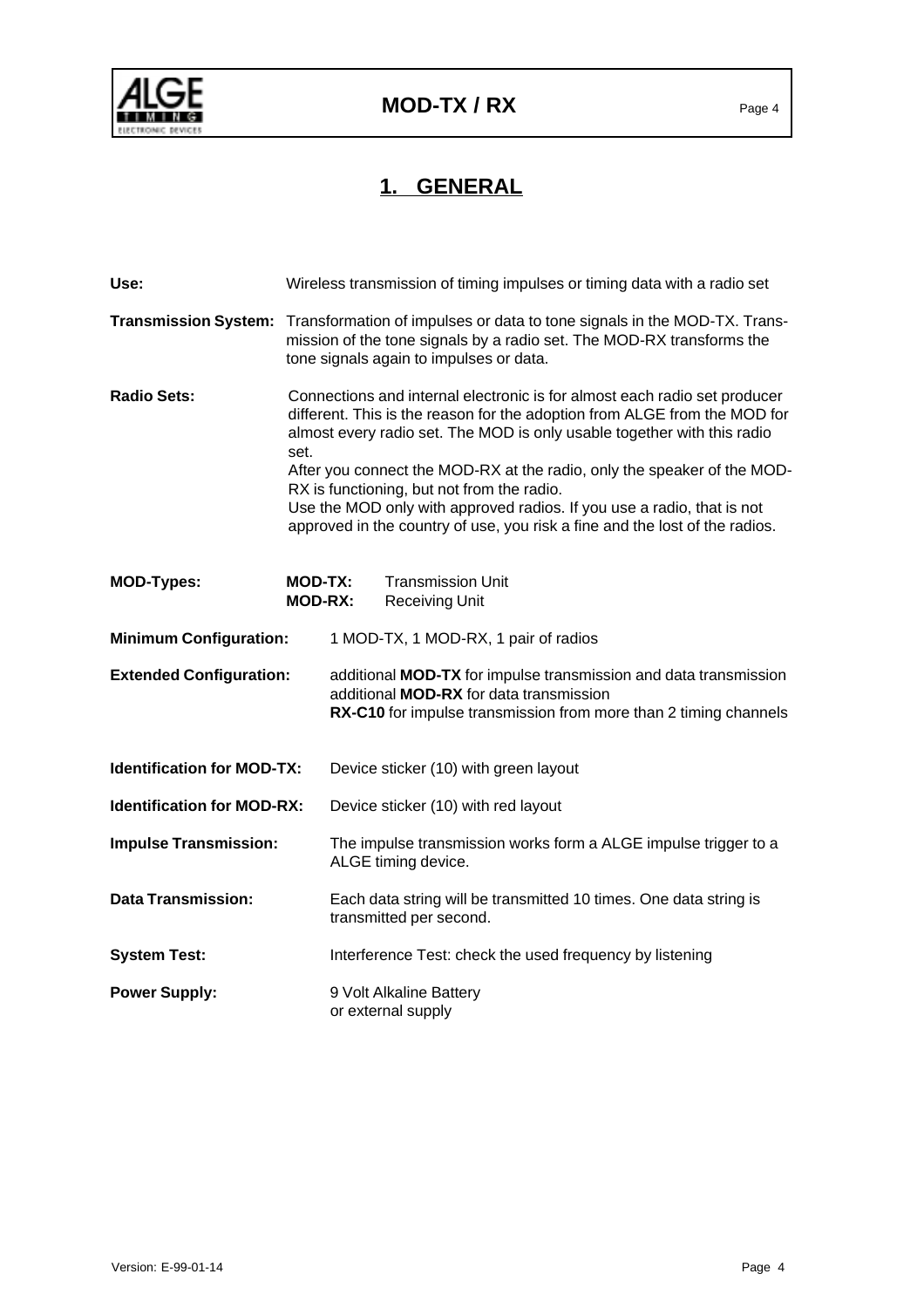

# **2. POWER SUPPLY**

The following ways are possible to supply the MOD:

- internal supply: with 9 V Alkaline battery
- external supply: e.g. from ALGE timers DIN-socket (6) and (7): PIN 3 .......... ground

PIN 4 .......... +6.5 to 28 VDC PIN 5 .......... +5 V stabilized

If you supply the MOD with from PIN 5 (+5Vstab.) you must not turn the device-switch (9) on. If you turn it on, it uses the internal battery instead of the external supply.





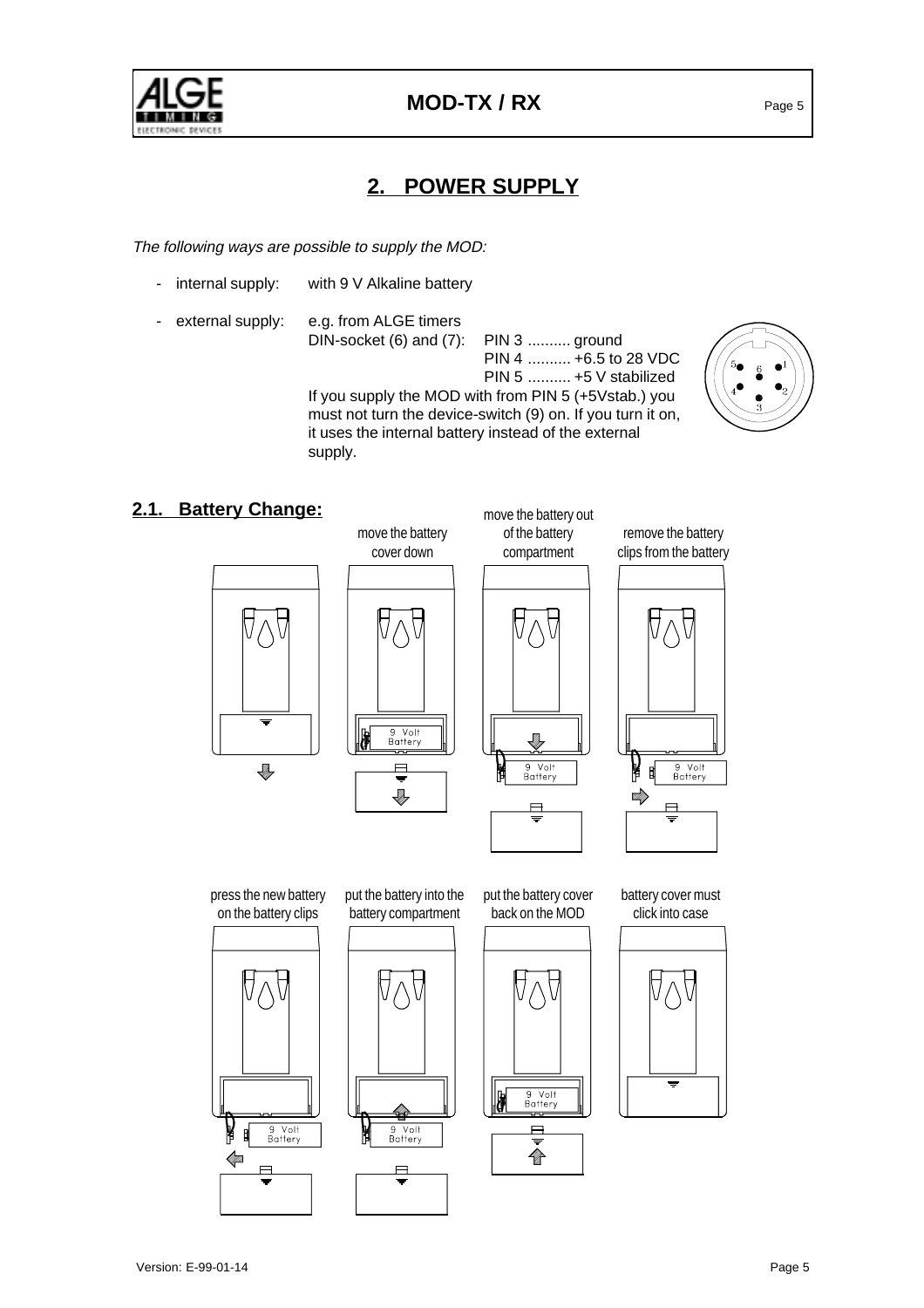

## **2.2. Battery Capacity:**

Each MOD needs a 9 V Alkaline battery. The LED (3) shows the battery condition (battery capacity) during the normal operation.

#### **Blinking of LED (3):**

| Color of LED (3)                | <b>Battery Capacity</b> |
|---------------------------------|-------------------------|
| greem                           | 20 bis 100 %            |
| border between green and orange | about 20 %              |
| orange                          | 10 to 20 %              |
| border between orange and red   | about 10 %              |
| red                             | less than 10 %          |
| ∩ff                             | empt                    |

The MOD turns automatically off, if the battery voltage goes bellow 5 VDC!

#### **Working duration of batteries:**

The measurements shown bellow are made with Alkaline batteries (type Energizer) at room temperature (25°C / 77 F). Please notice that the capacity of the batteries drops fast at low temperatures (at -20°C (-4F) about 20 % capacity).

Table for use with a 9 Volt Alkaline Batteries at 25°C (77F) with one impulse per minute:

MOD-TX .................about 140 hours MOD-RX ..................about 40 hours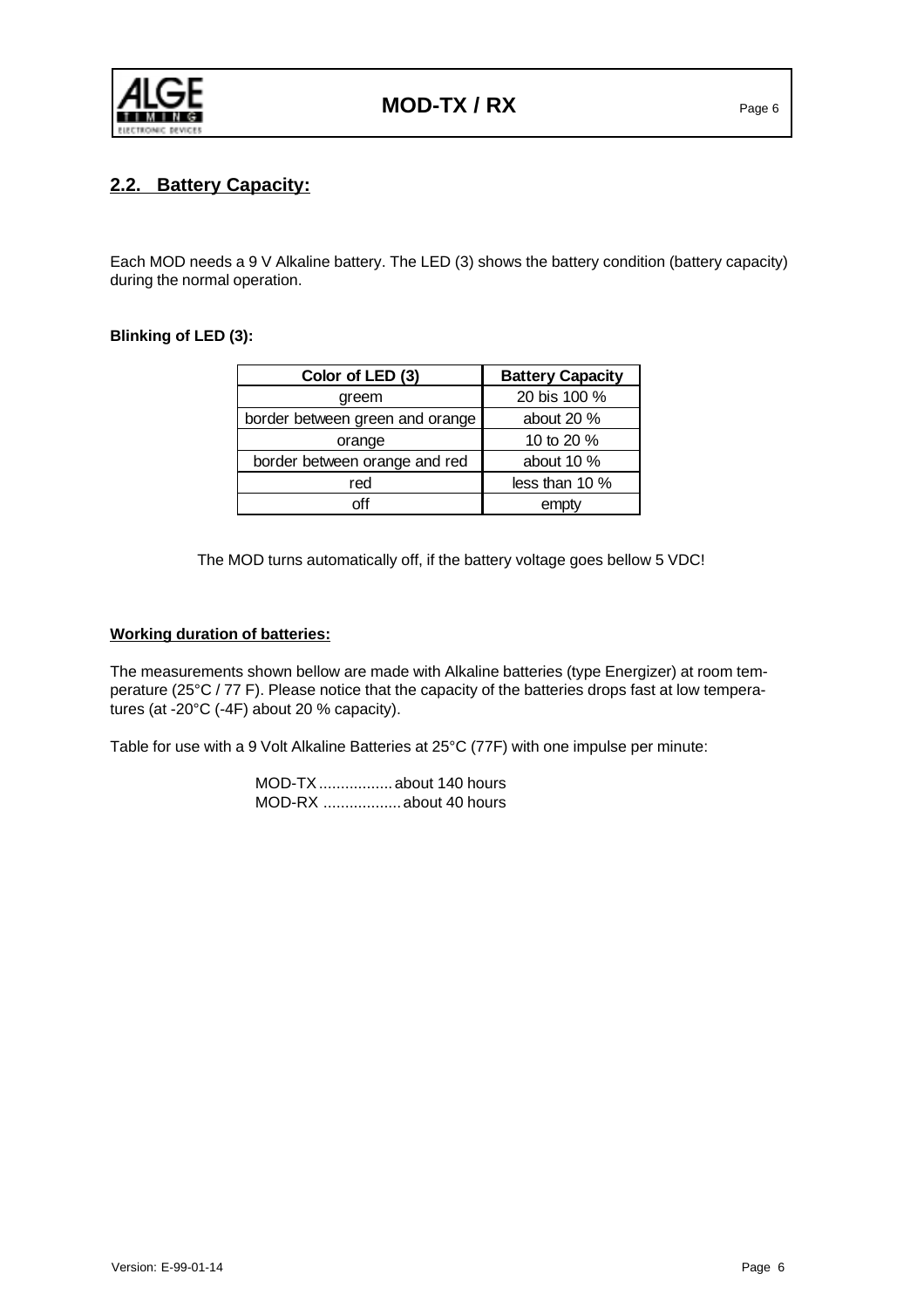

# **2.3. External Supply from an ALGE Timing Device:**

#### **2.3.1. Impulse Transmission:**

If you work in the impulse transmission mode you can supply the MOD-RX direct form the timing device (TdC 8000 or Timer S4). For this purpose use cable 106-10 between the MOD-RX and the timer (cable 004 has only a supply if you use the a power supply for the timer).



**Do not turn the device switch (9) of the MOD-RX on, if you use cable 106-10. If you turn the it on, it will use the internal battery instead of the external supply.**

#### **2.3.2. Data Transmission:**

When using the data transmission mode, it is possible to supply the MOD-TX and MOD-RX direct from the timer.

**MOD-TX (e.g. with Timer S4):** cable 107-10 between MOD-TX and timer



**MOD-RX (e.g. with Timer S4):** cable 109-10 between MOD-RX and timer

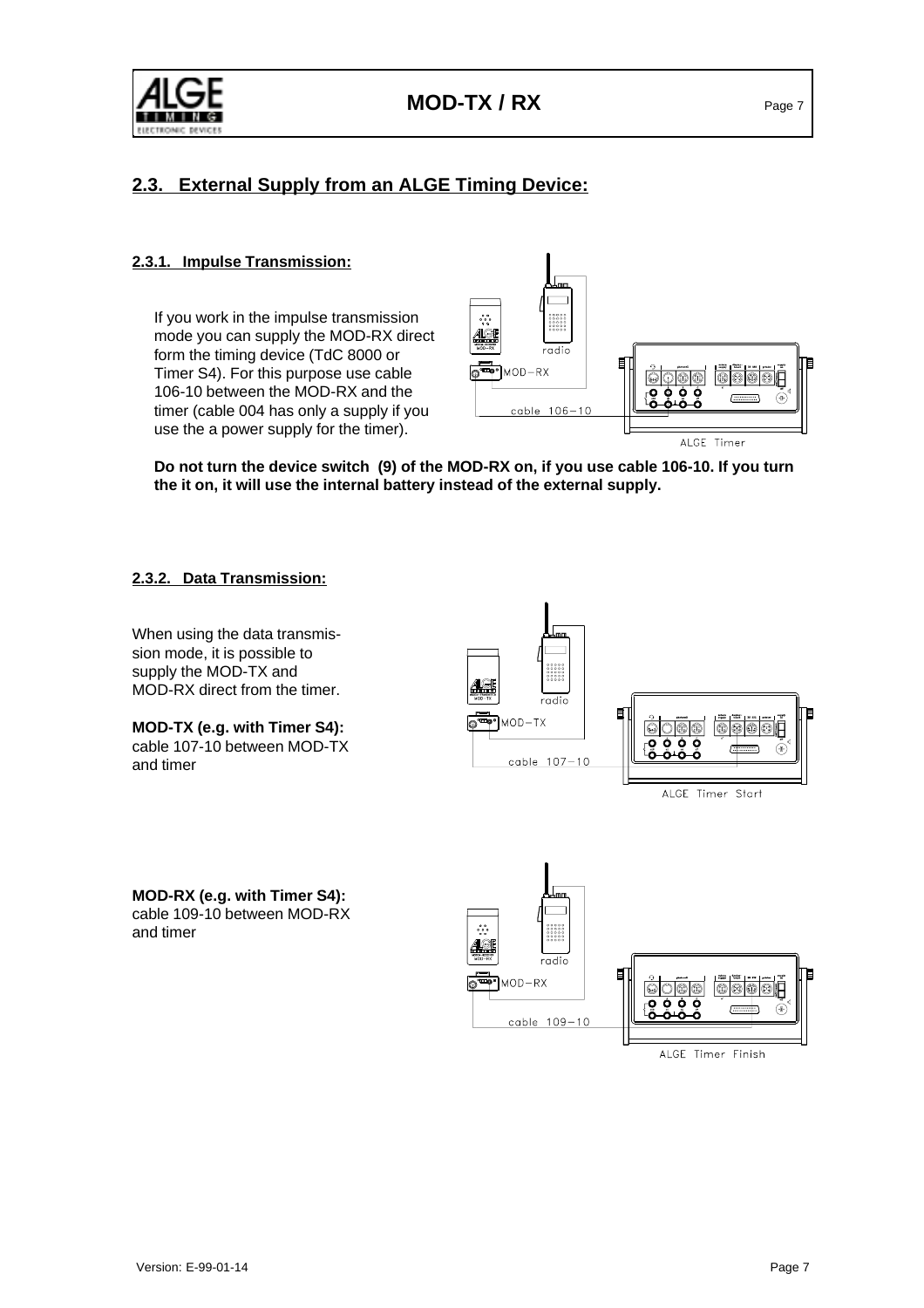

# **3. OPERATION**

## **3.1. Setup the Radios:**

The reach between two radios depends much from its position. Mostly you improve the field strength by moving the radios to the right position (high field strength = high impulse or data safety). If you have a bad speaking performance, you will have also a bad performance to transmit impulses or data.

- The antenna must always point upwards.
- The radio should never stand direct on the floor. This decreases the reach.
- Conducting parts next to the antenna are not allowed.
- People should not stand before the antenna in direction to the other radio.

### **3.2. Connecting the Radio at the MOD-TX and MOD-RX:**

**MOD-TX:** Cable from MOD-TX (socket 4) to the radio (socket for microphone (MIC).

### **MOD-RX:**

Cable from MOD-RX (socket 5) to the radio (socket for headset (EAR or SP).



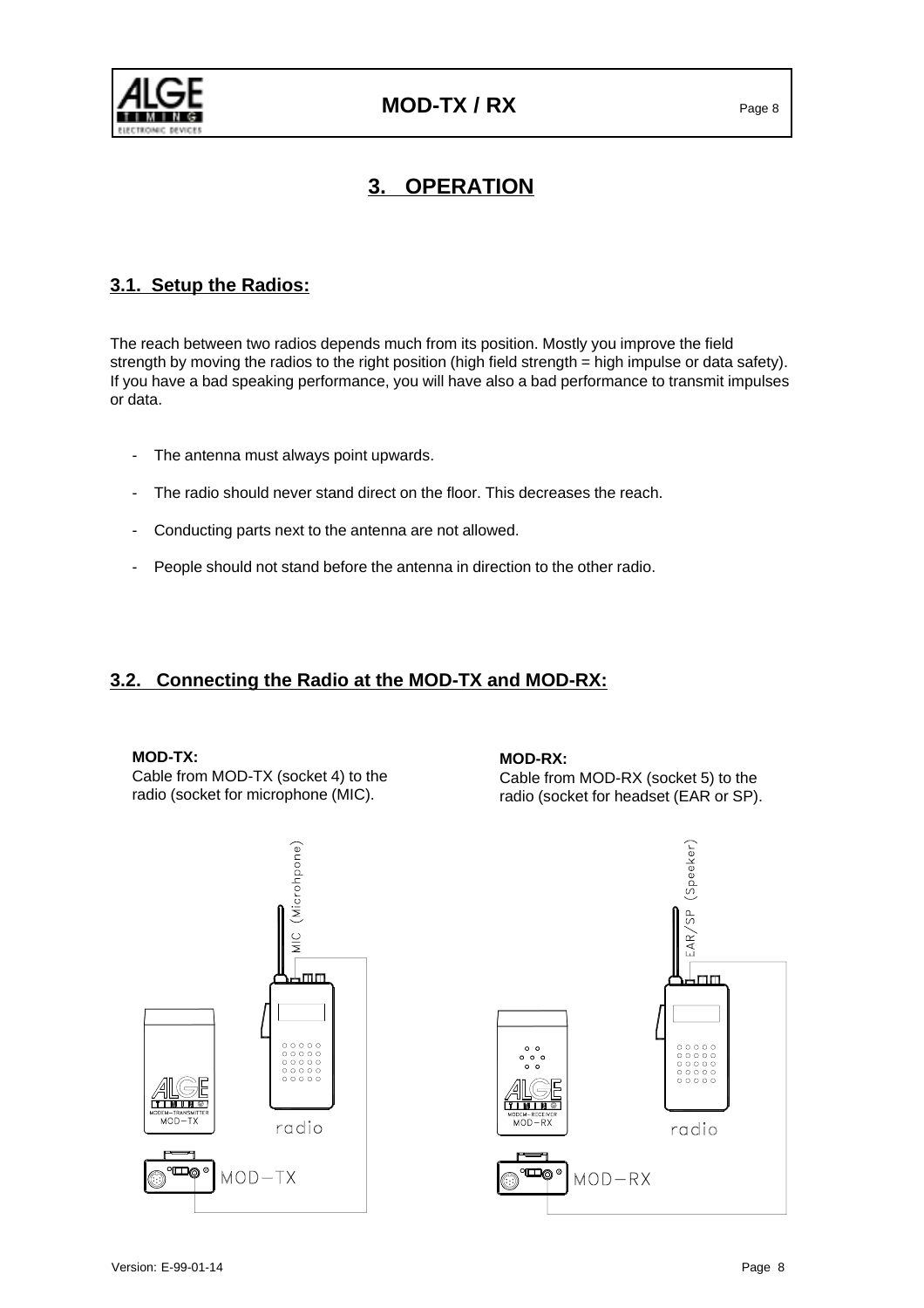

#### **Radios that need a Communication Set:**

There are radios (e.g. Kenwood) which need a speaking set, in order to work together with the ALGE MOD. The connection for such radios is through a combined speaker-microphone plug.

The MOD-TX and MOD-RX must be special adapted for such radios, and they get a fix installed cable to connect the radio (instead of socket 4 and 5). Additional has the MOD a double socket to plug the communication-set.





 $\circ$  $0<sub>o</sub>$  $\Omega$ 

- Connect the communication-set at the MOD-TX and MOD-RX.
- Connect radio to cable outlet from MOD-TX and MOD-RX

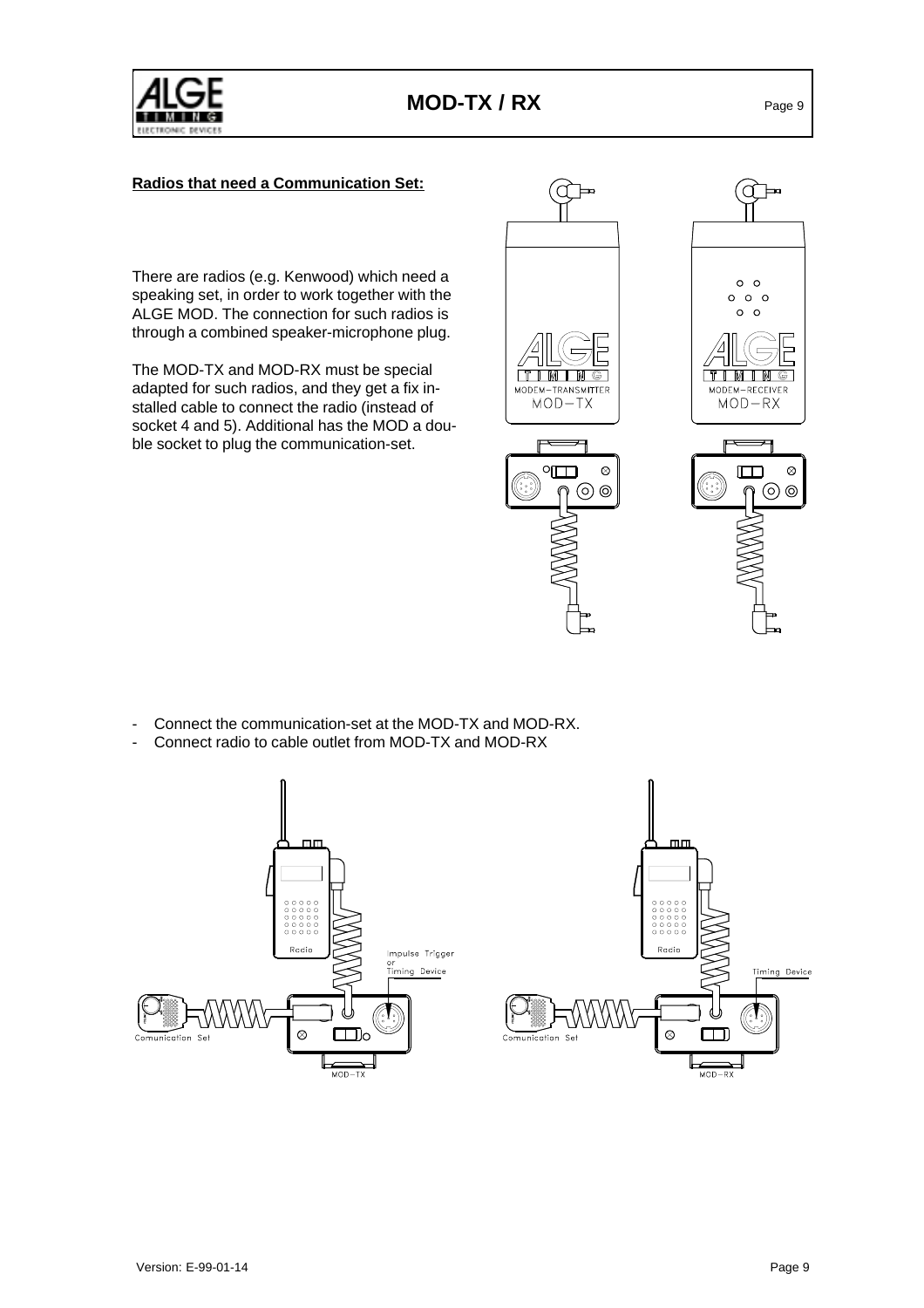

### **3.3. Switching on:**

**Attention:** If you connect the MOD-RX with cable 106-10 with the timer, you should not turn the device-switch (9) on, because otherwise it uses the supply of the internal battery. As soon as you plug the MOD-RX at the timer (timer must be switched on), it is functioning.

| <b>Normal Mode:</b> | - Turn device-switch (9) on<br>MOD works automatically in the impulse-transmission-mode 0.3<br>$\blacksquare$<br>seconds.                                                                                                                            |
|---------------------|------------------------------------------------------------------------------------------------------------------------------------------------------------------------------------------------------------------------------------------------------|
| Test-Mode:          | - Press device-key (8) from MOD-TX for about one second<br>The MOD-TX sends permanent data to the receiver<br>The test-mode turns automatically off after 1 minute. Manual you<br>$\blacksquare$<br>can turn it off, by pressing the device-key (8). |
|                     | <b>Impulse Transmission 0.3 sec.:</b> - Turn device-switch (9) on (LED (3) must blink)                                                                                                                                                               |
|                     | <b>Impulse Transmission 2 sec.:</b> - Press device-key (8) and keep it pressed<br>- Turn device-key (9) on (LED (3) must blink)<br>Release device-key (8)                                                                                            |
| Data Transmission:  | Turn device-switch (9) on (LED (3) must blink)<br>٠<br>If the MOD receives a correct data string it, the MOD changes<br>۰<br>into the data transmission.                                                                                             |

#### **The following adjustments are important for the radio and MOD:**

- Adjust for both radios the same frequency. Move the volume lever at least up to the middle position.
- Code-switch (13) must show the same figure for MOD-TX and MOD-RX. Factory pre adjustment  $= 0$

#### **The impulse- and data transmission will not work, if you have the volume of the radio on minimum.**

If you have no impulse or data transmission, you might have to readjust the level potentiometer (13).

## **3.4. Choosing the Operation Modes:**

|                   | <b>Signal Mode</b> |               | Data Mode     |               |
|-------------------|--------------------|---------------|---------------|---------------|
|                   | <b>MOD-TX</b>      | <b>MOD-RX</b> | <b>MOD-TX</b> | <b>MOD-RX</b> |
| Device-Switch (8) | test               | not used      | test          | not used      |
| Code-Switch (12)  | timing channel     | not used      | no function   | not used      |
| Code-Switch (13)  | address            | address       | address       | address       |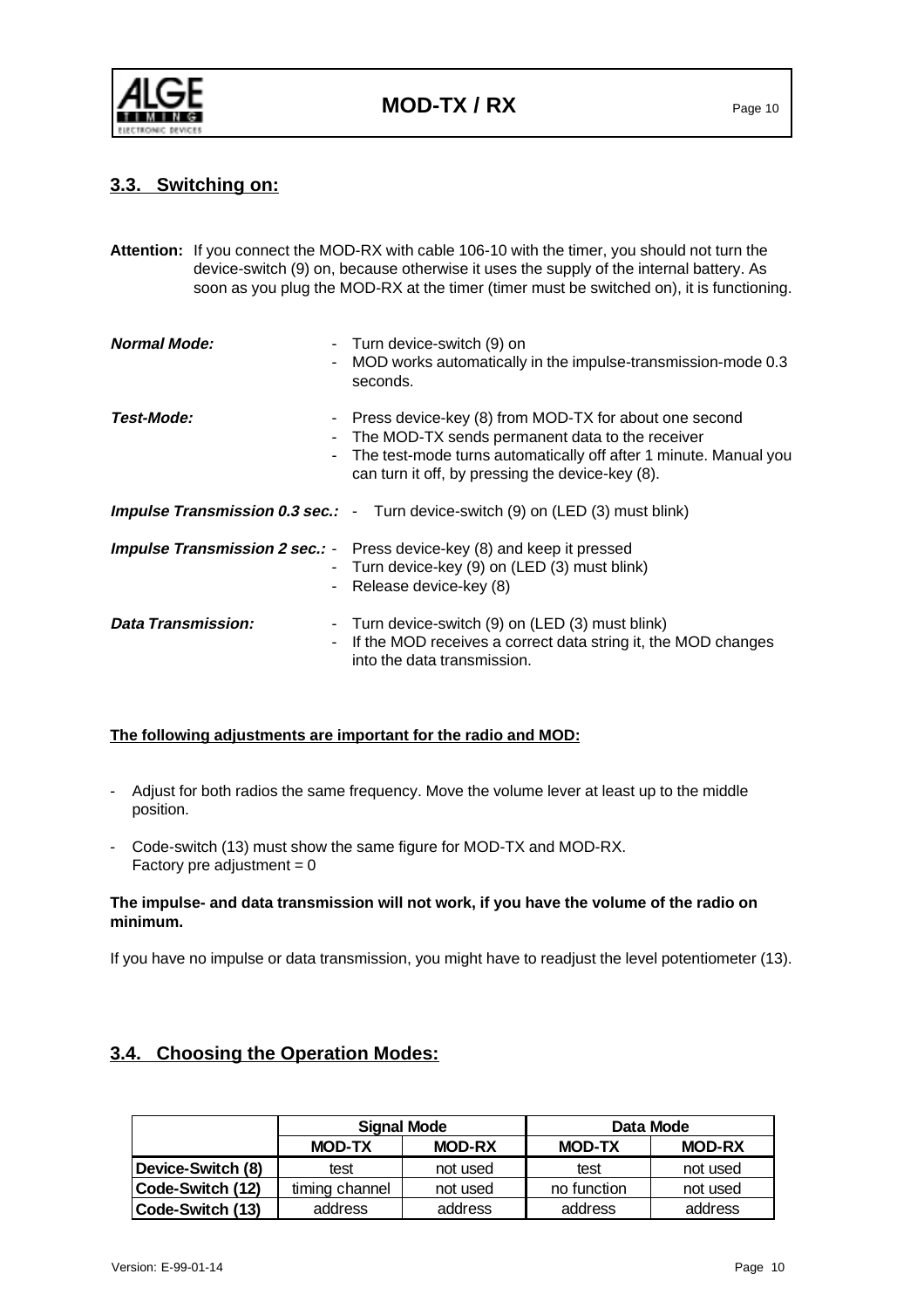

## **3.5. Address:**

The code-switch (13) to address the MOD has 16 switch positions and is located in the battery compartment. Within a system all MOD-TX and MOD-RX need the same address.



Together with the MOD you will receive a small screwdriver. It is used to operate the code-switch (12) and (13). The arrow of the switch shows always the switch position. The factory adjustment is 0.

| Code-Switch (13)        | <b>Address</b> |
|-------------------------|----------------|
| switch position $= 0$   | 0              |
| switch position $= 1$   | 1              |
| switch position $= 2$   | 2              |
| switch position $=$ 3   | 3              |
| switch position $= 4$   | 4              |
| switch position $= 5$   | 5              |
| switch position $= 6$   | 6              |
| switch position $= 7$   | 7              |
| switch position $= 8$   | 8              |
| switch position $= 9$   | 9              |
| switch position $= A$   | Α              |
| switch position $=$ B   | B              |
| switch position $= C$   | C              |
| switch position $= D$   | D              |
| switch position $=$ $E$ | E              |
| switch position $=$ F   |                |

If different ALGE MOD-systems are used in the same area with the same frequency, it is important that every system works on a different address. The address protects from wrong impulses or data, but other impulse or data strings can block the receiver.

If you want to prevent the blocking of the receiver through another system, it is necessary to use another frequency.

### **3.6. Best Set-Up Position for the Radio:**

The position of the radios should be checked before the race. This means that you have to move the radio position, if you have no clear speech connection. If you have no clear speech connection, you will also have not a good transmission for impulses or data.

Move the radio and check the speech connection. Please notice, to use the radio during the race only in areas that work well during the test.

No persons should stand direct before the radio in the direct line from radio to radio.

### **3.7. Check the Frequency:**

If the frequency is used by other persons as well, you should change to another frequency. If other people use your frequency you could loose impulses or data.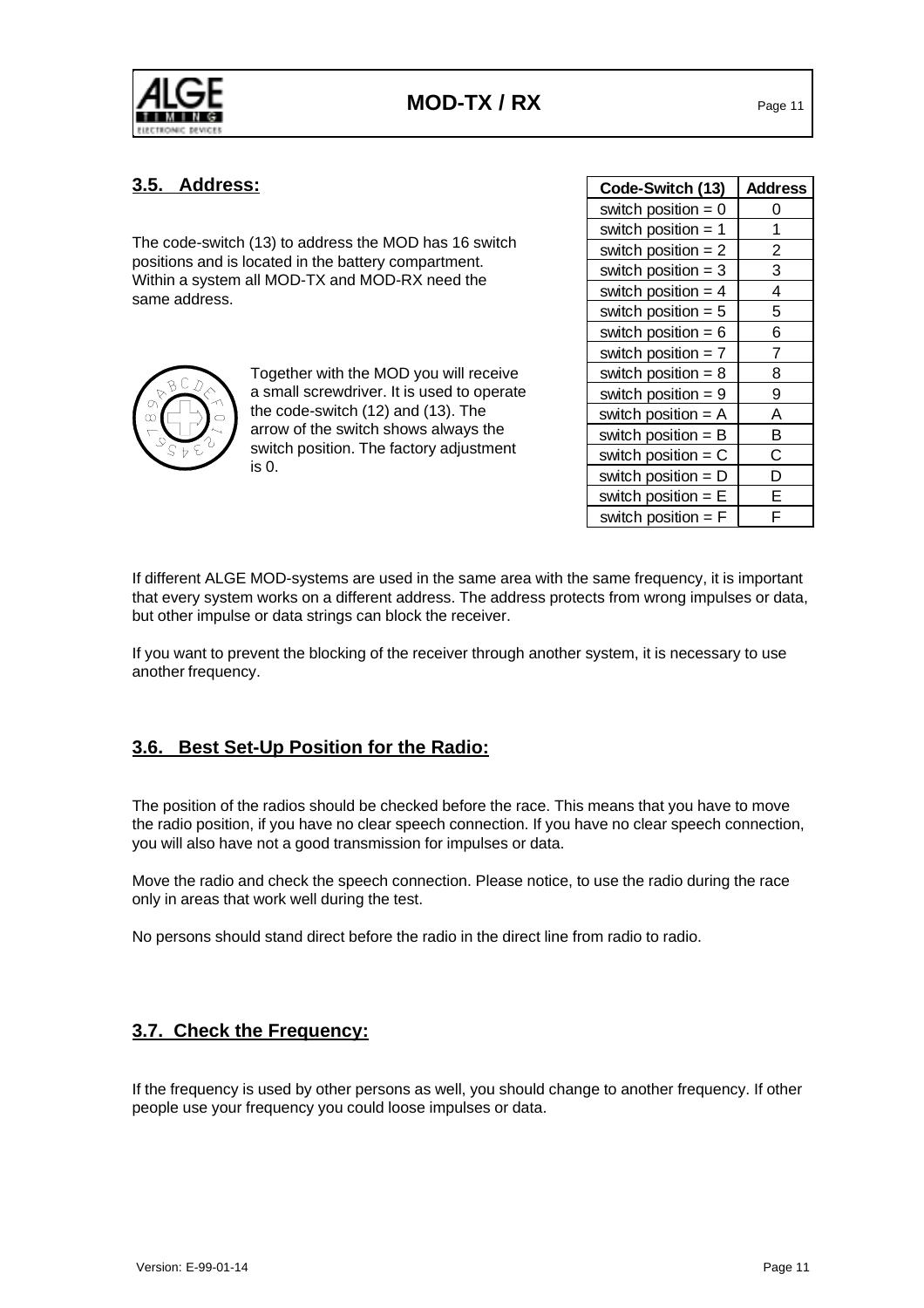

# **4. IMPULSE TRANSMISSION**

The impulse transmission works direct form any ALGE-impulse trigger to ALGE timer by radio.

#### **Each impulse transmission through the MOD has a constant delay of 0.300 seconds, or 2.000 seconds Minimum error: 0.001 second**

- If you transmit only the start impulse with the MOD you must add to each run time 0.3 or 2 seconds.
- If you transmit only the finish impulse with the MOD you must subtract from each run time 0.3 or 2 seconds.
- If you transmit the start- and finish impulse you get the exact run time.

The MOD-TX and MOD-RX is blocked after the beginning of the impulse for 0.3 or 2 seconds. This means each further impulse transmitted with MOD-TX is lost during this time.

**Attention:** During the transmission of an impulse you are not allowed to use the radios to speak. If you press the speech button of the receiver radio (connected to MOD-RX), then you can not receive any impulse at the same time.

#### **Impulse Delay of 0.3 Seconds:**

If the radio has not an automatic power-saving-mode you should use the impulse delay with 0.3 sec. for impulse transmission. Each impulse receives the timing device with a delay of 0.3 seconds.

#### **Impulse Delay of 2 Seconds:**

If the radio has an automatic power-saving-mode you should use the impulse delay with 2 sec. for impulse transmission. Each impulse receives the timing device with a delay of 2 seconds. This mode is needed to turn the radios from the power-saving-mode back to the standard mode.



#### **Checking the impulse transmission:**

During the transmission of a timing impulse you can hear from the receiver speaker a beep.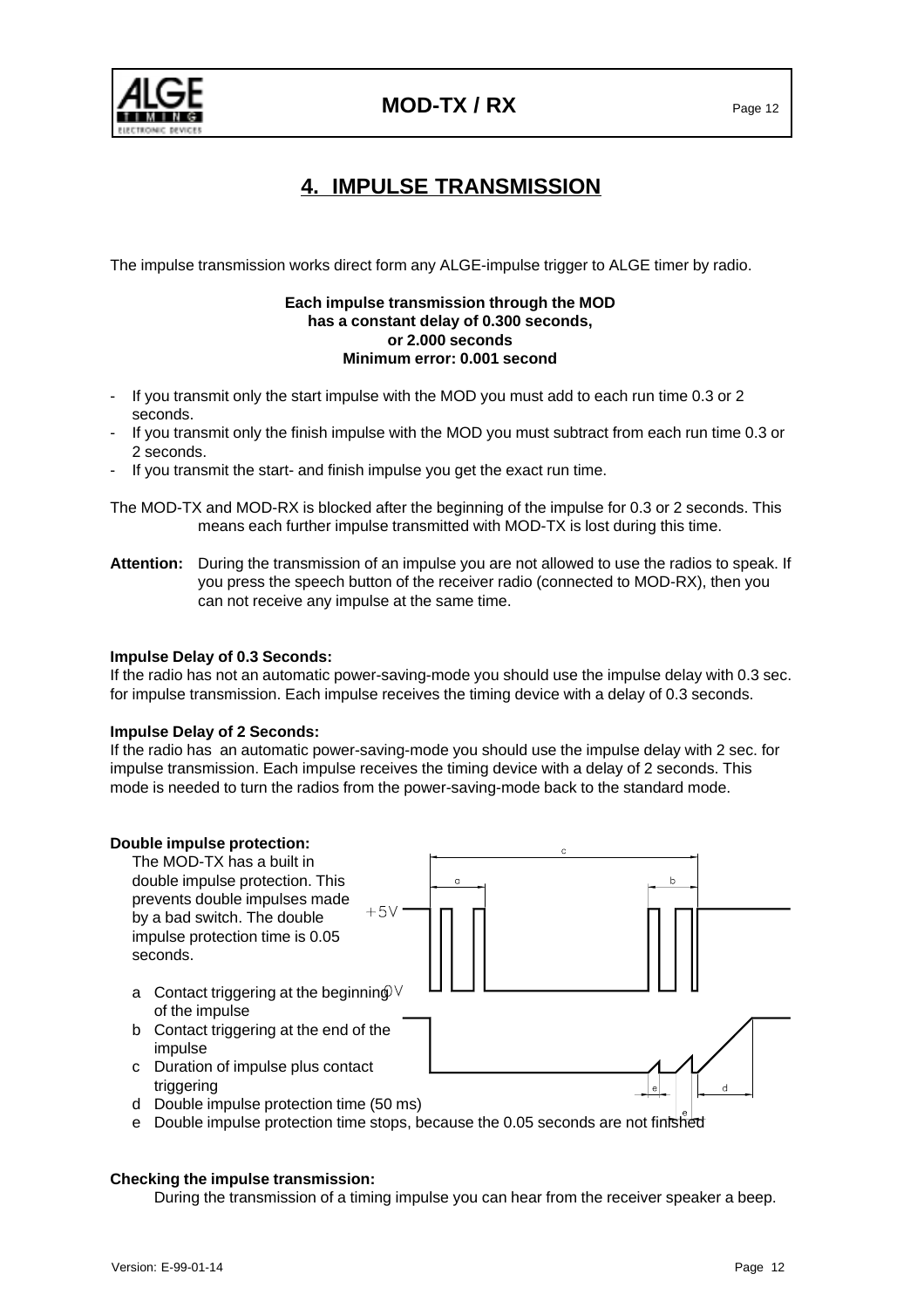

#### **Safety of an Impulse Transmission:**

When you use the impulse transmission the MOD and radio replaces the cable between the impulse trigger and the timer. You must know, that radio is easy to disturb. This means that you do not receive a signal in case of a disturbance at the timer. When you use the radio to transmit the impulses you will never have the same safety as with wires.

#### **The following ALGE devices you can use as impulse trigger:**

- 
- 
- Startgate STScM2S<br>- Startgate STScA1 Startclock ASC1 - Startgate STScA1
- 
- 
- 
- Photocell RLS3c
- Startgate STScM1S Startmicrophone SM7
	-
	-
- Startgate STSc3Q Handswitch 023-02 or 023-10
- Photocell RLS1c Tapeswitch TS
- Photocell RLS1cd Touchpad TP24 or TP18

#### **The following ALGE timer you can use as impulse receiver:**

- **TdC 8000:** Normally use the socket A or A´ to connect cable 106-10. In special cases see the TdC 8000 manual for help.
- **TdC 4000:** Plug cable 106-10 at one of the four sockets that say "ext. supply / lightbeam".
- **Timer S4:** Normally use the socket A or A´ to connect cable 106-10. In special cases see the Timer S4 manual for help.
- **Timer S3:** Plug cable 106-10 at one of the four sockets that say "ext. supply / lightbeam".
- **Comet:** Plug cable 106-10 at one of the photocell sockets.
- **Videotimer VT2:** Plug cable 106-10 at one of the four sockets that say "ext. supply / lightbeam".
- **OPTI 1sw:** Plug cable 106-10 at one of the four sockets that say "photocell". For the OPTI you have to know that you can transmit only start impulses. You cannot transmit the finish impulse, because the photocell does control the recording. With the MOD you would only record a small part of the finish arrival.

#### **Selection of the Impulse Transmission:**

With the MOD-TX you can transmit two impulse channels. Normally this will be the start- C0 and finish impulse C1 (use cable 106-10).

If you use additional with the MOD the RX-C10, than you can receive up to 10 different impulse channels with the TdC 8000 and Timer S4 (see page 17).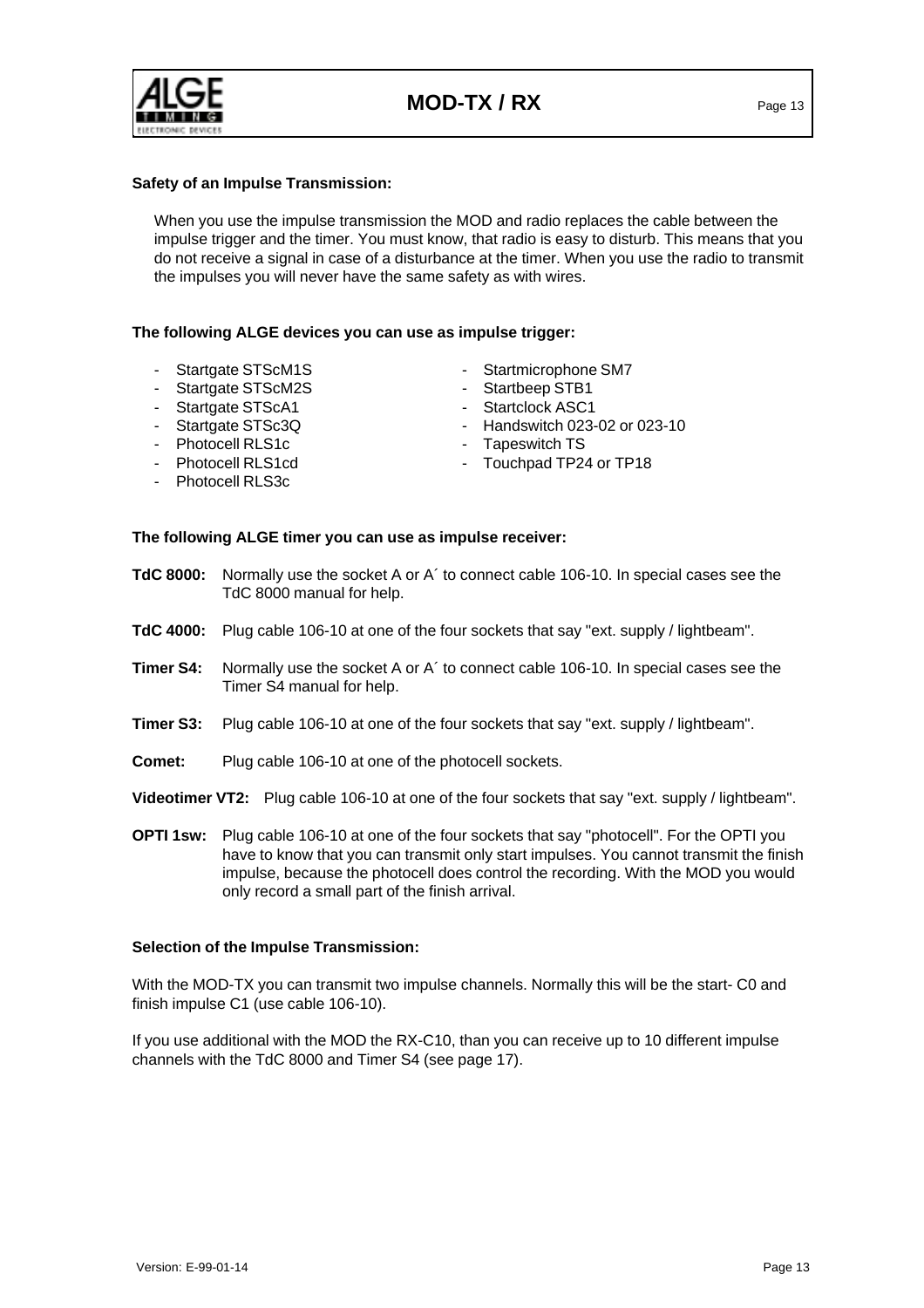

### **4.1. Impulse Transmission from a Startgate:**

- Connect MOD-TX and Startgate with cable 110-10.
- Connect MOD-RX and ALGE timer with cable 106-10 (use socket A or A' for Timer S4 and TdC 8000 ).

## **4.2. Impulse Transmission from a Start-Photocell:**

- The photocell RLS1c needs a internal supply.
- Connect MOD-TX and Start-Photocell RLS1c with cable 114-10.
- Connect MOD-RX and ALGE timer with cable 106-10 (use socket A or A´ for Timer S4 and TdC 8000 ).

### **4.3. Impulse Transmission from a Finish-Photocell:**

- The photocell RLS1c needs a internal supply.
- Connect MOD-TX and Finish-Photocell RLS1c with cable 115-10.
- Connect MOD-RX and ALGE timer with cable 106-10 (use socket A or A´ for Timer S4 and TdC 8000 ).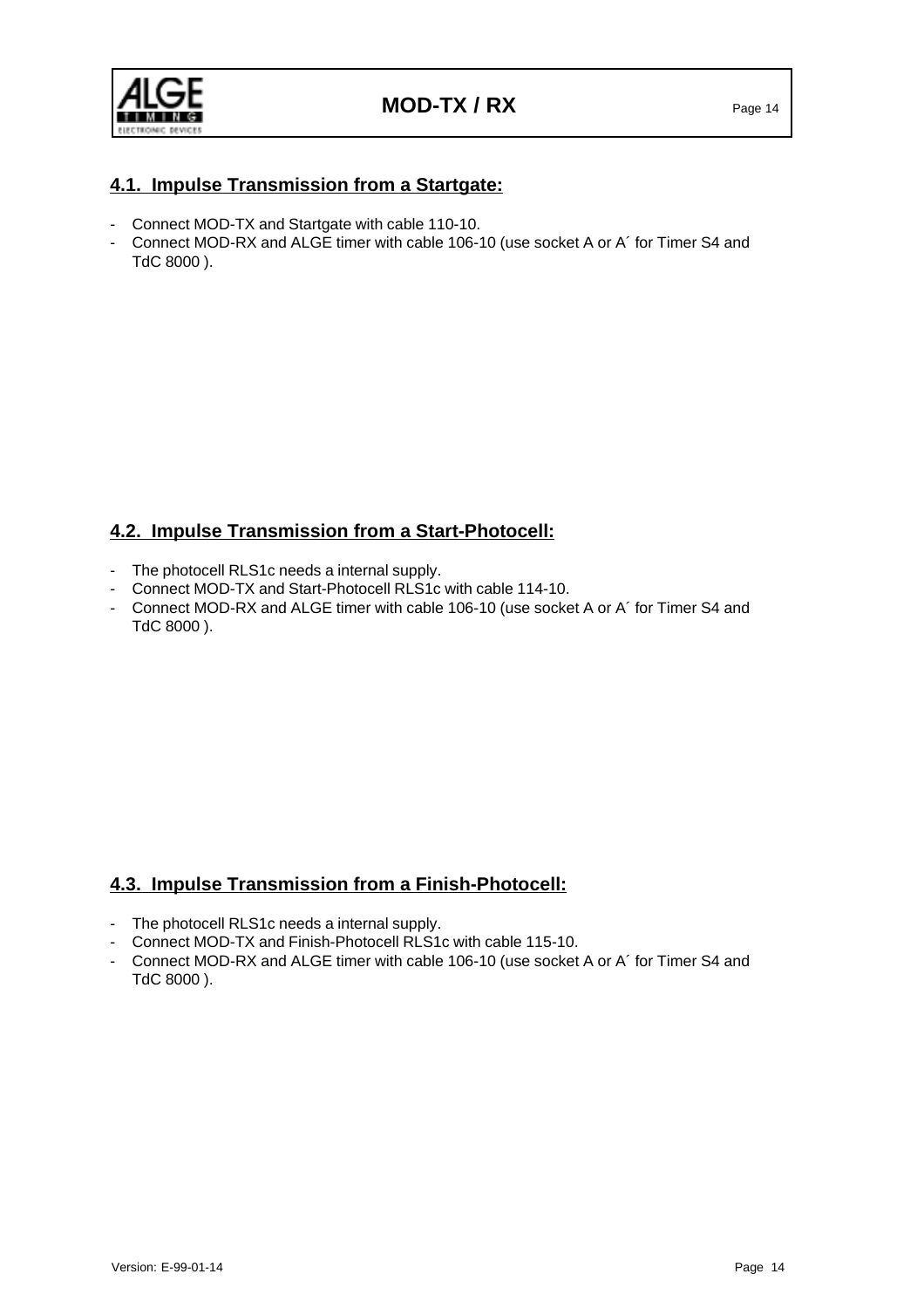

### **4.4. Impulse Transmission from a Photocell used for Start and Finish:**

- The photocell RLS1c needs a internal supply.
- Connect MOD-TX and photocell RLS1c with cable 115-10.
- Connect switch 077--5 at the timer (use socket A or A´ for Timer S4 and TdC 8000).
- Connect MOD-RX with cable 106-10 at switch 077--5.

### **4.5. Impulse Transmission with one Photocell for Start and Finish:**

- The photocells RLS1c need a internal supply.
- Connect adapter 018--5 at the MOD-TX.
- Connect Start-Photocell RLS1c with cable 114-10 at adapter 018--5.
- Connect Finish-Photocell RLS1c with cable 115-10 at adapter 018--5.
- Connect switch 077--5 at the timer (use socket A or A´ for Timer S4 and TdC 8000).
- Connect MOD-RX with cable 106-10 at switch 077--5.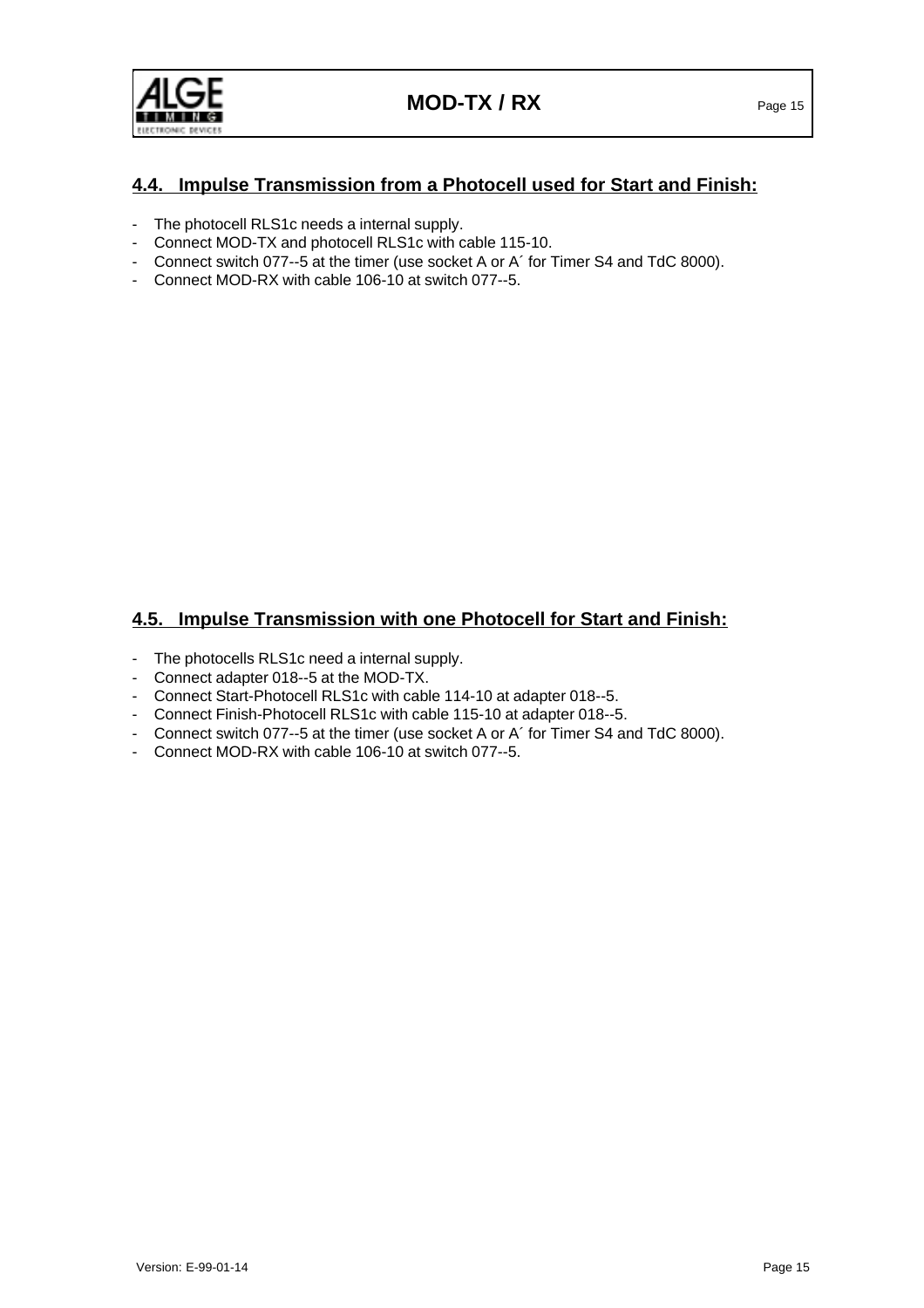

## **4.6. Impulse Transmission with one Photocell for Start and one for Finish:**

- The photocells RLS1c need a internal supply.
- Connect Start-Photocell RLS1c with cable 114-10 at MOD-TX.
- Connect Finish-Photocell RLS1c with cable 115-10 at MOD-TX
- Connect switch 087--5 at the timer (use socket A or A´ for Timer S4 and TdC 8000).
- Connect MOD-RX with cable 106-10 at switch 087--5.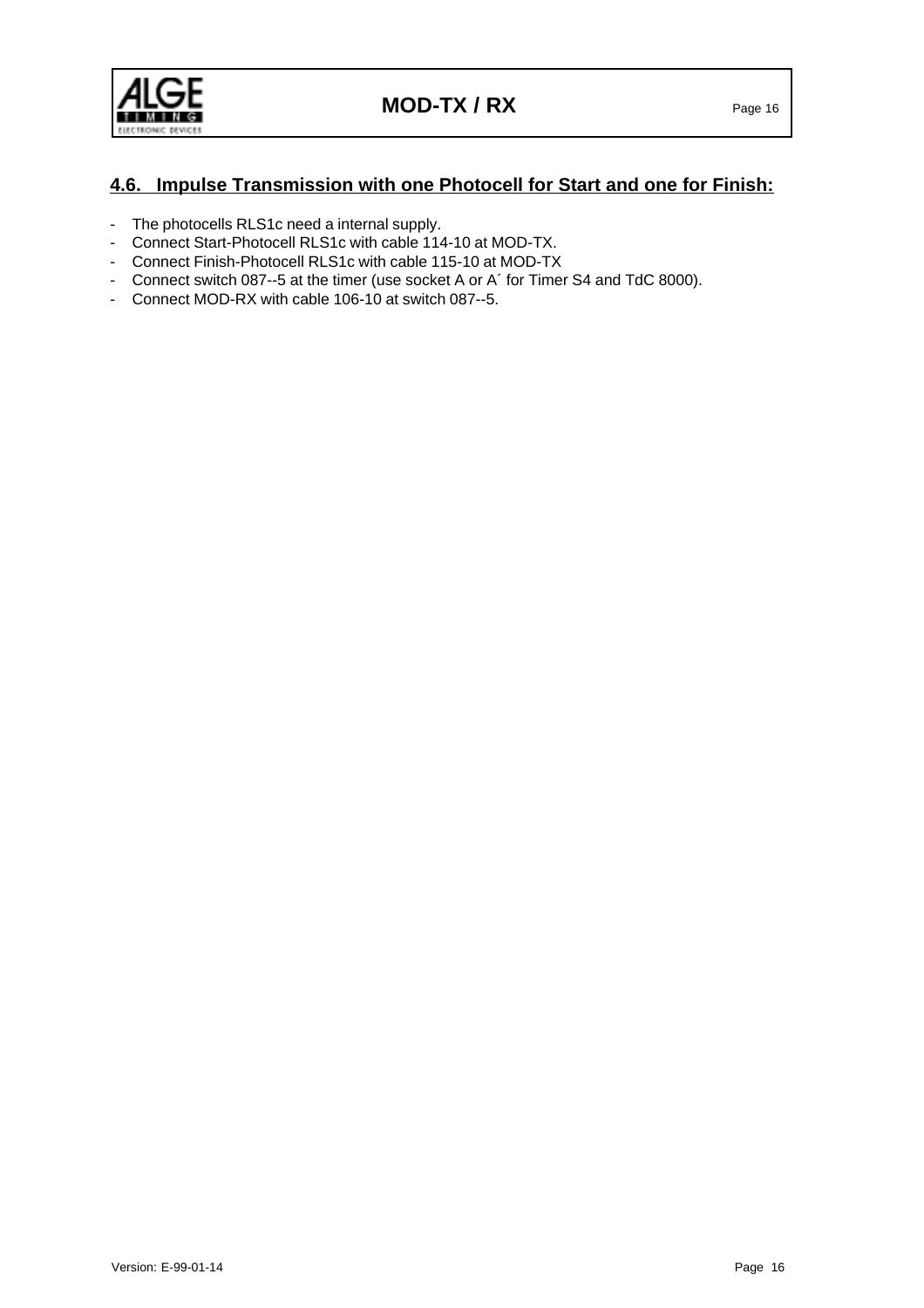

### **4.7. Impulse Transmission for more than two Timing Channels with RX-C10:**

With the TdC 8000 and Timer S4 you can receive together with the RX-C10 from the MOD-RX up to 10 different timing channels. Therefore you need different MOD-TX. You can transmit a maximum of two timing channels per MOD-TX. At each MOD-TX you need to adjust the timing channels with code-switch (12).

You must notice, that each timing impulse blocks the transmitter and receiver for 0.3 (or 2) seconds. A further impulse from another transmitter will be ignored during this time.

#### **Timing Channel selection with Code-Switch (12) at the MOD-TX:**

You need to adjust the timing channel only at the MOD-TX (transmitter). Adjust the timing channels with code-switch (12). Each switch position has two timing channels.



Set the switch with the small screw driver delivered together with the MOD. The switch position is shown with the arrow. The ALGE setup is always on position 0 (e.g. picture to the left).

| <b>MOD-TX</b>         | <b>MOD-TX</b>  | <b>MOD-TX</b>  |
|-----------------------|----------------|----------------|
| Code-Switch (12)      | DIN-Socket (6) | DIN-Socket (6) |
|                       | on Pin 1       | on Pin 2       |
| switch position $= 0$ |                |                |
| switch position $= 1$ |                | 2              |
| switch position $= 2$ | 2              | З              |
| switch position $=$ 3 | 3              |                |
| switch position $= 4$ |                | 5              |
| switch position $= 5$ | 5              | 6              |
| switch position = $6$ | 6              |                |
| switch position $= 7$ |                | 8              |
| switch position = $8$ | 8              | 9              |
| switch position $= 9$ |                | 2              |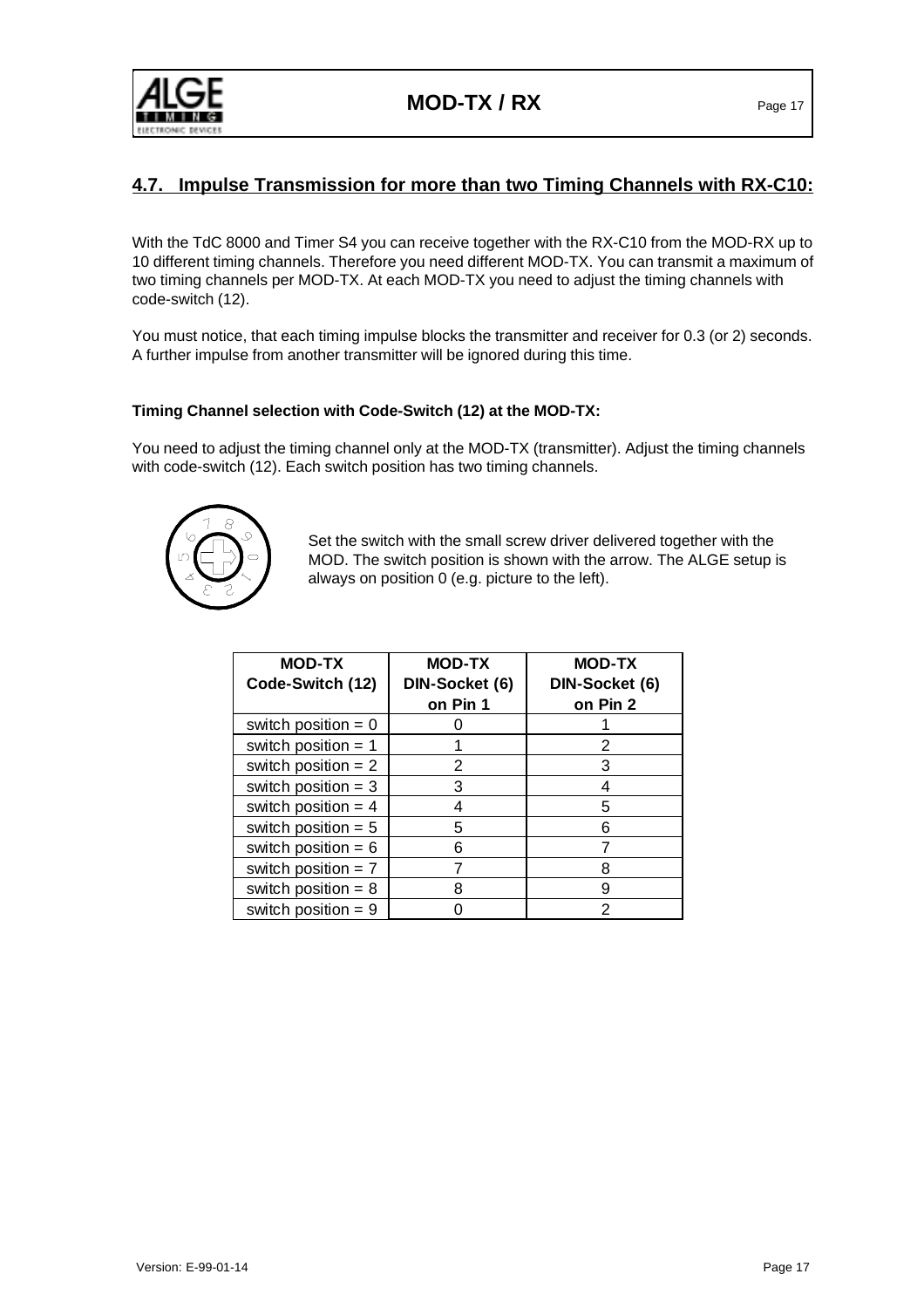

#### **e.g.: Timing with 10 timing channels on test slope for skiing:**

- A separate MOD-TX is used for each timing channel (all together 10 MOD-TX).
- A Startgate is used for the start.
- A photocell RLS1c with internal supply is used for the intermediate times and the finish.
- A TdC 8000 is used as timer
- Connect the RX-C10 at the TdC 8000 (connection "Multi Channel") and MOD-RX.

| <b>Channel</b> | <b>Function</b>    | <b>Impulse</b> | <b>Switch Position</b> | Cable       | Socket of      |
|----------------|--------------------|----------------|------------------------|-------------|----------------|
|                |                    | <b>Trigger</b> | Code-Switch (12)       | <b>Type</b> | <b>MOD-TX</b>  |
| C <sub>0</sub> | <b>Start</b>       | startgate      |                        | 110-10      | DIN-socket (6) |
| C <sub>2</sub> | intermediate time1 | photocell      |                        | $001 - 10$  | DIN-socket (6) |
| C <sub>3</sub> | intermediate time2 | photocell      | 2                      | $001 - 10$  | DIN-socket (6) |
| C4             | intermediate time3 | photocell      | 3                      | $001 - 10$  | DIN-socket (6) |
| C <sub>5</sub> | intermediate time4 | photocell      | 4                      | $001 - 10$  | DIN-socket (6) |
| C <sub>6</sub> | intermediate time5 | photocell      | 5                      | $001 - 10$  | DIN-socket (6) |
| C7             | intermediate time6 | photocell      | 6                      | $001 - 10$  | DIN-socket (6) |
| C <sub>8</sub> | intermediate time7 | photocell      |                        | $001 - 10$  | DIN-socket (6) |
| C <sub>9</sub> | intermediate time8 | photocell      | 8                      | $001 - 10$  | DIN-socket (6) |
| C1             | finish             | photocell      |                        | $001 - 10$  | DIN-socket (6) |

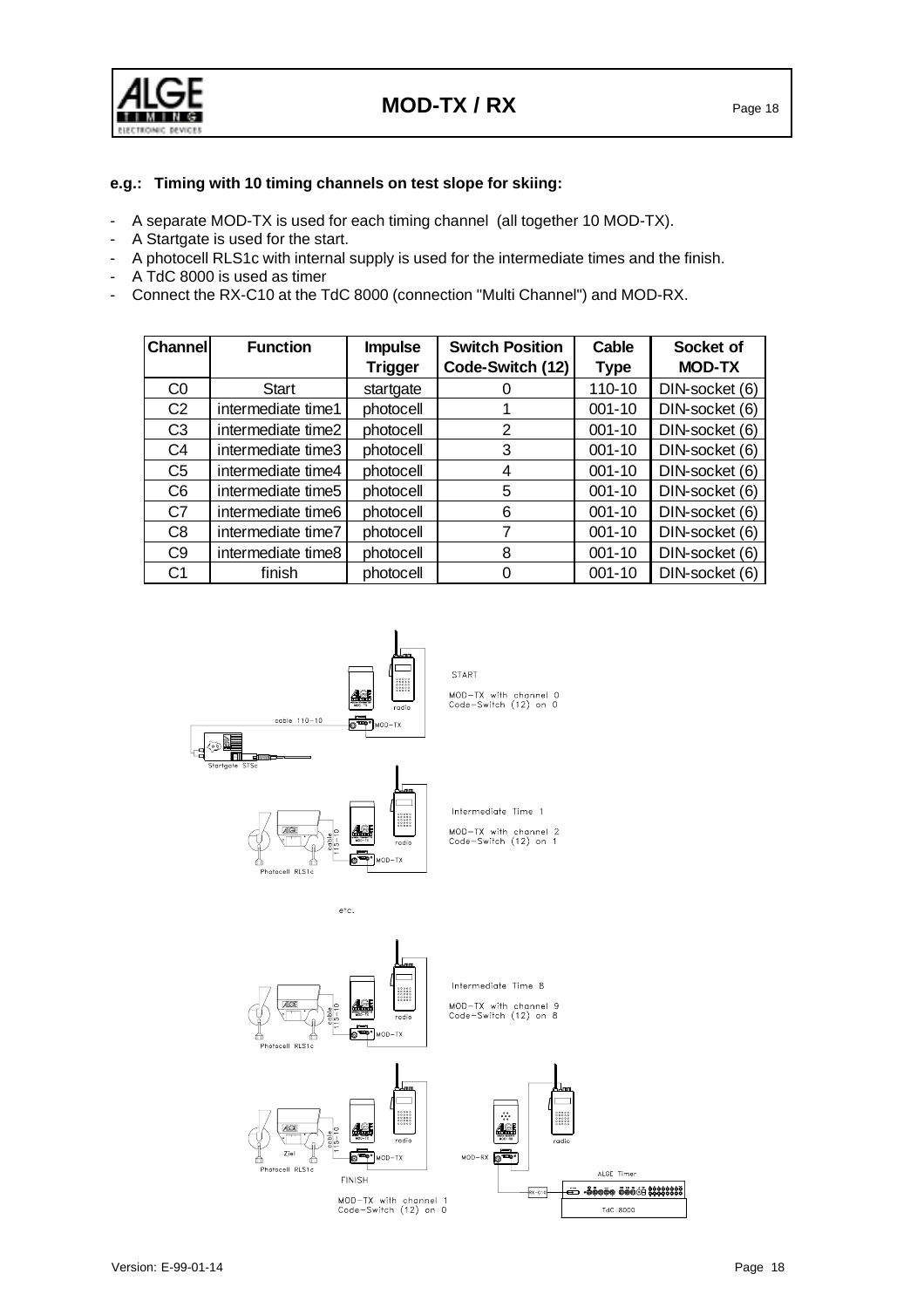

# **5. DATA TRANSMISSION**

#### **For what can you use the data transmission:**

- data transmission from a Timer S4 to another Timer S4 (Program 0)
- data transmission from a ALGE timer to a Printer P4A
- data transmission from a ALGE timer to a PC

#### **Function:**

The transmission of each data string needs one second.

If the MOD-TX receives a correct data protocol, it switches from impulse- to data transmission. Each data transmission is done 10 times with a check sum. As soon as the MOD-RX receives once the correct string with a correct check sum it does output the data string.

#### **Repeat Data Transmission:**

If you did not receive the last data string at the receiver, it is possible to repeat the data. The last data string is always stored at the MOD-TX. Press device-key (8) of the MOD-TX to send the data string again.

**Important:** If the timer sends continuously data (e.g. for a display board), than data will be partly not transmitted, due to the slow transmission rate. Radios are not made for constant data transmission. They get very fast hot and empty. For such a use you must work with the ALGE Teledata TED.

## **5.1. Data Transmission form Timer S4 to Timer S4:**

The Timer S4 can supply the MOD-TX and MOD-RX from the serial interface:

- Connect MOD-TX and Timer S4 with cable 107-10.
- Connect MOD-RX and Timer S4 with cable 108-10.

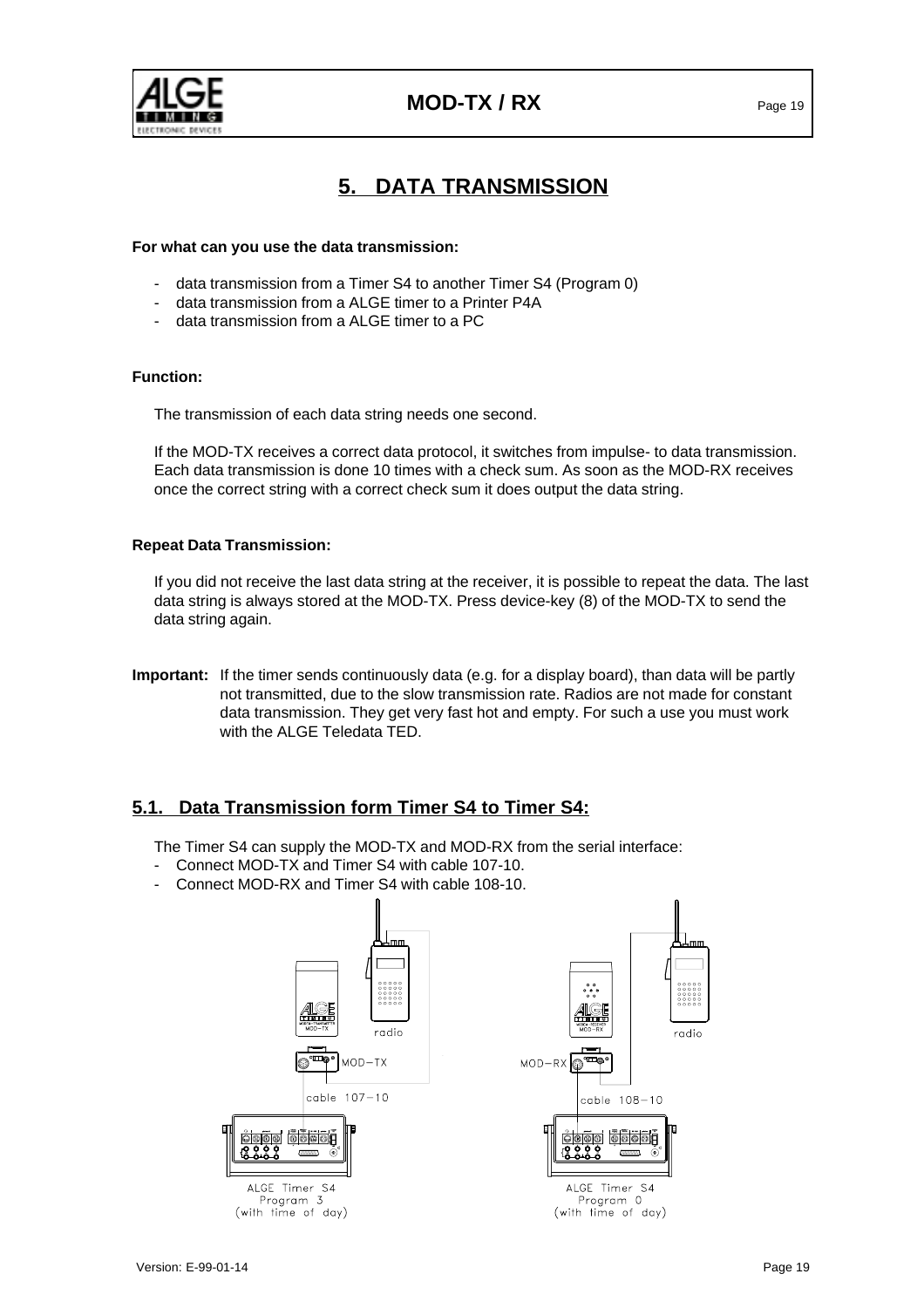

Data transmission of a start time from a synchronized Timer S4 to another Timer S4.

- Use Program 3 for the Timer S4 at the start. You must input the timer of day:
	- > press yellow and red bottom at the same time
	- > the display shows "HP 0:00:00"
	- > Input the hours with the red button
	- > Input the minutes with the yellow button
- Use program 0 for the Timer S4 at the finish: You must input the time of day:
- > press yellow and red bottom at the same time
- > press again yellow and red bottom at the same time
- > the display shows "SY 0:00:00"
- > Input the hours with the red button
- > Input the minutes with the yellow button
- > Adjust the baud rate of the RS 232 interface of the Timer S4 to 2400 Baud (transmit Hex. code 8A from a PC to Timer S4)
- Synchronize both Timer S4 with a start cable (channel 0)
- The display of the finish Timer shows the time of day
- Press yellow and red bottom at the same time to clear the display
- Program 0 works now as described in the S4 manual
- Carry the start Timer S4 to the start.

#### **Repeat Data Transmission:**

- If you do not receive the start time at the finish timer, you can repeat the data transmission:
- press device-key (10) at MOD-TX

## **5.2. Data Transmission from a ALGE Timer to Printer P4A:**

The data transmission from the timer to the printer can be made by radio. Therefore you can e.g. connect a second printer for the speaker.

If you use socket "display board" you need to use cable 107-10 between the timing device and MOD-TX.

**Attention:** You must not transmit the running time. Use the display board channel for run times.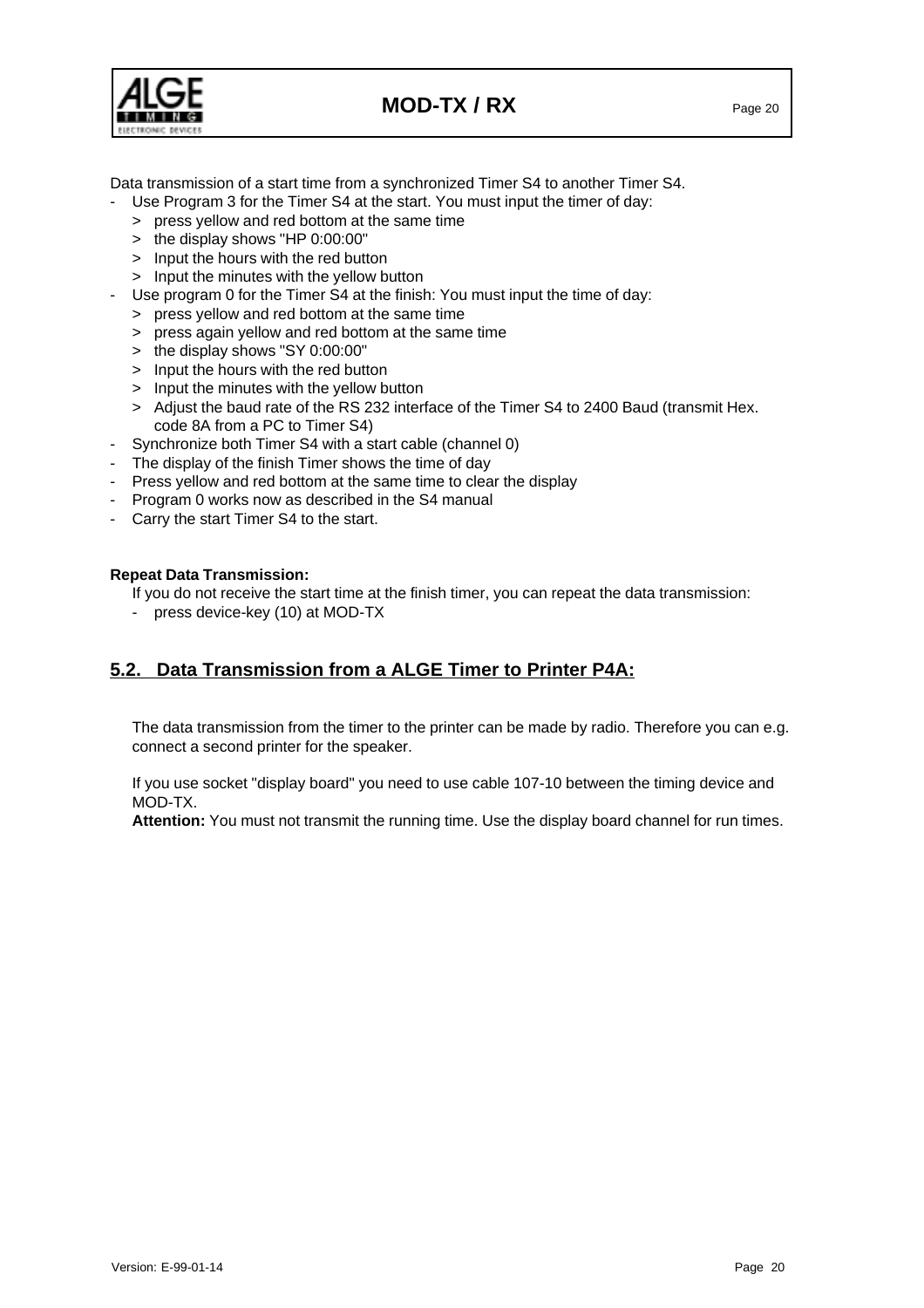

# **5.3. Data Transmission from a ALGE Timer to PC:**

The timer can transmit the data from the interface "display board" through the MOD and radio to a PC.

**Attention:** You must not transmit the running time. Use the display board channel for run times.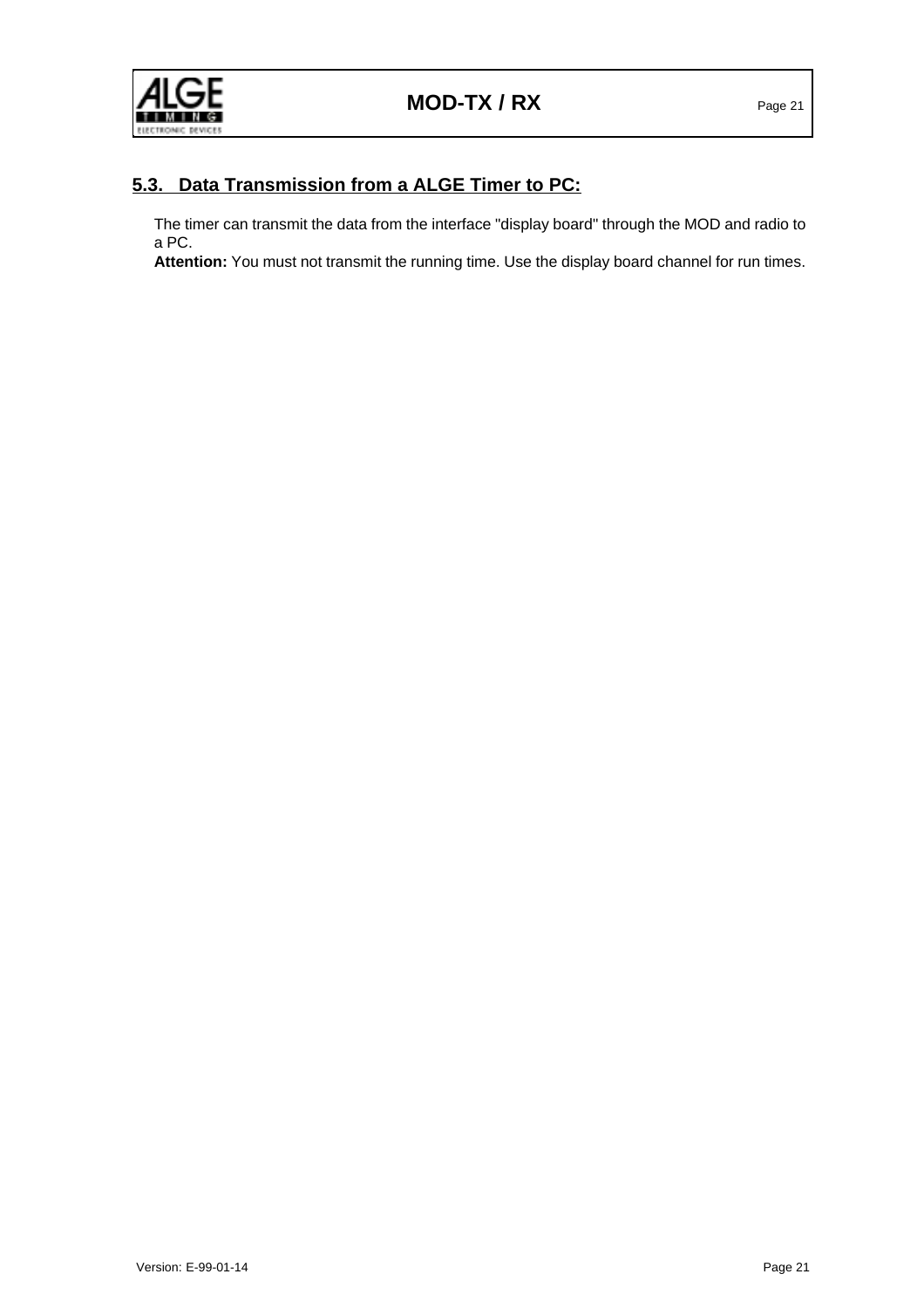

# **6. TECHNICAL DATA**

**Impulse Input TED-TX:** active low, min. 10 ms, double impulse protection time about 50 ms

**Impulse Output TED-RX:** active low, 100 ms

**Power Supply:** external: MOD-TX and MOD-RX: +6,5 to 28 Volt DC internal: 9 Volt Alkaline Battery

| <b>Power Consumption:</b> | MOD-TX: | in Transmission Mode: | about x mA |
|---------------------------|---------|-----------------------|------------|
|                           |         | in Stand-by Mode:     | about x mA |
|                           | MOD-RX: | in Receiving Mode:    | about x mA |
|                           |         | in Stand-by Mode:     | about x mA |

**Working Time:** Table for use with a 9 Volt Alkaline Batteries at 25°C (77F) with one impulse per minute: MOD-TX .................about 140 hours

MOD-RX ..................about 40 hours

#### **RS-232c Interface (for MOD-TX and MOD-RX):**

Transfer Speed: 2400 Baud Pin Connection: see below

Input-/Output format: 1 Start Bit, 8 ASCII Bit, no Parity-Bit, 1 Stop Bit

#### **Connections:**

- **TED-TX DIN socket: TED-RX DIN socket:**
- 1 ....... Impulse input (Start)  $\sqrt{}/\sqrt{}$  1 ...... Impulse output (Start)
- 2 ....... Impulse input (Stop)  $\int \left/ \int_{0}^{5} e^{-t} e^{-t} \right]$  2 ...... Impulse output (Stop)
- 3 ....... Ground 3 ......Ground
- 4 ....... Input , external supply 4 ......Input, external supply
- 5 ....... Output +5 Volt stabilized  $\sqrt{2}$   $\sqrt{2}$  5 ...... empty
- 6 ....... Data input 6 ....... Data output

**Working Temperature range:** -20 to +50°C (-4 to 122 F)

 $MOD-TX$  and  $MOD-RX$  each about 150 g each about 200 g

**Weight:** without batteries: with batteries:

**Measurements:** about 120 x 70 x 40 mm (L x W x H) for MOD-TX and MOD-RX